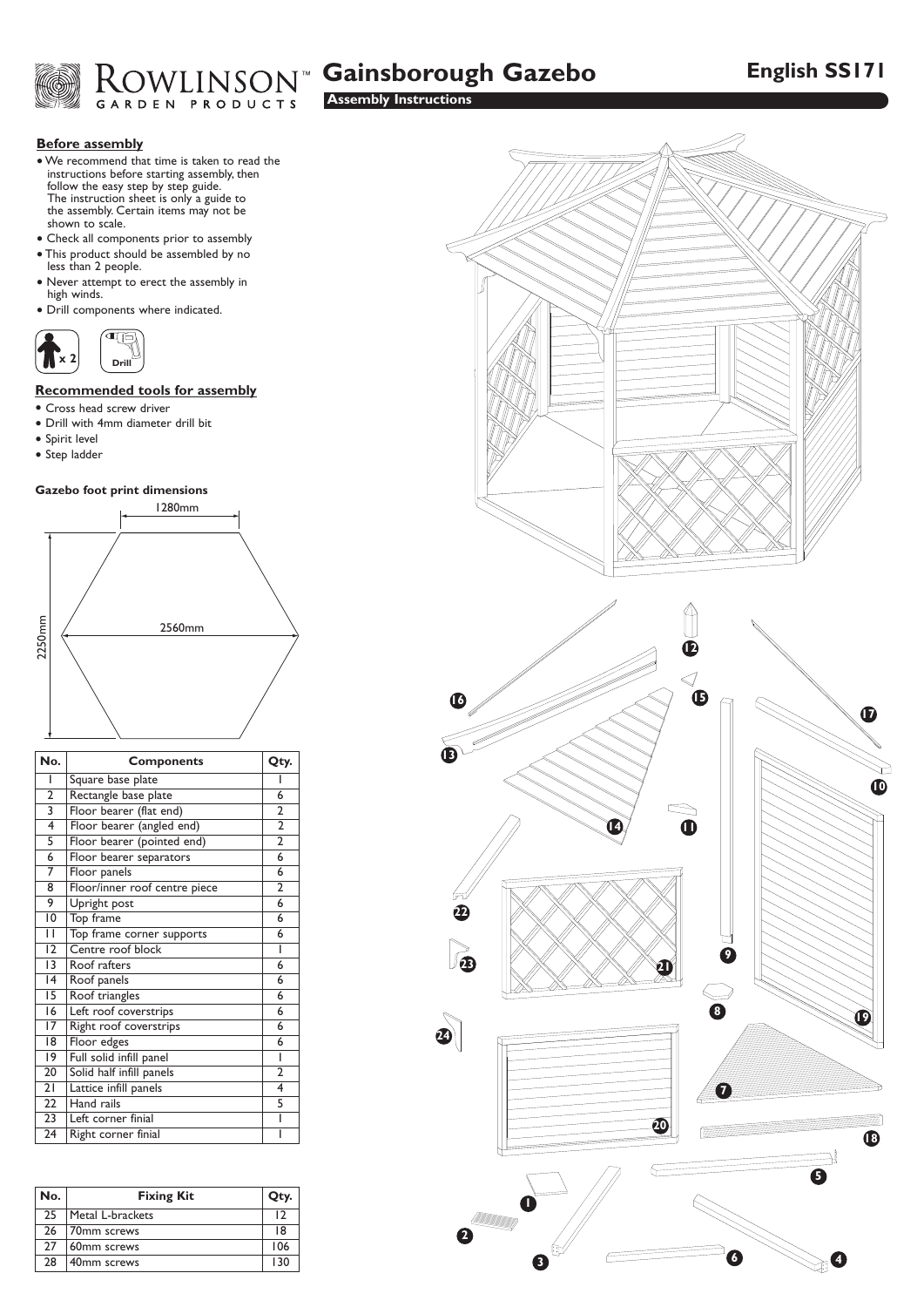# **1. Base**

Prepare a level area for the gazebo to sit. Position the 6 floor bearers as shown in the diagram. Support the bearers at the centre using the square base plate and at the outer end of each bearer using the rectangular base plates.



# **2. Floor bearer separators**

Between each floor bearer position a floor bearer separator as shown below.



#### **3. Floor panels**

Place onto the floor bearers the floor sections to complete the hexagonal shaped floor. With all the floor panels in place fit the hexagonal floor centre piece in the middle. Do not fix the floor sections into place at this stage.



# **4. Upright posts**

At each corner of the floor position the rebated end of an upright post between the pre-attached metal bracket of the floor bearers and the edge of the floor panel. Fix the posts to the brackets using  $4 \times 40$ mm screws per post. Screw through the bracket into the post.



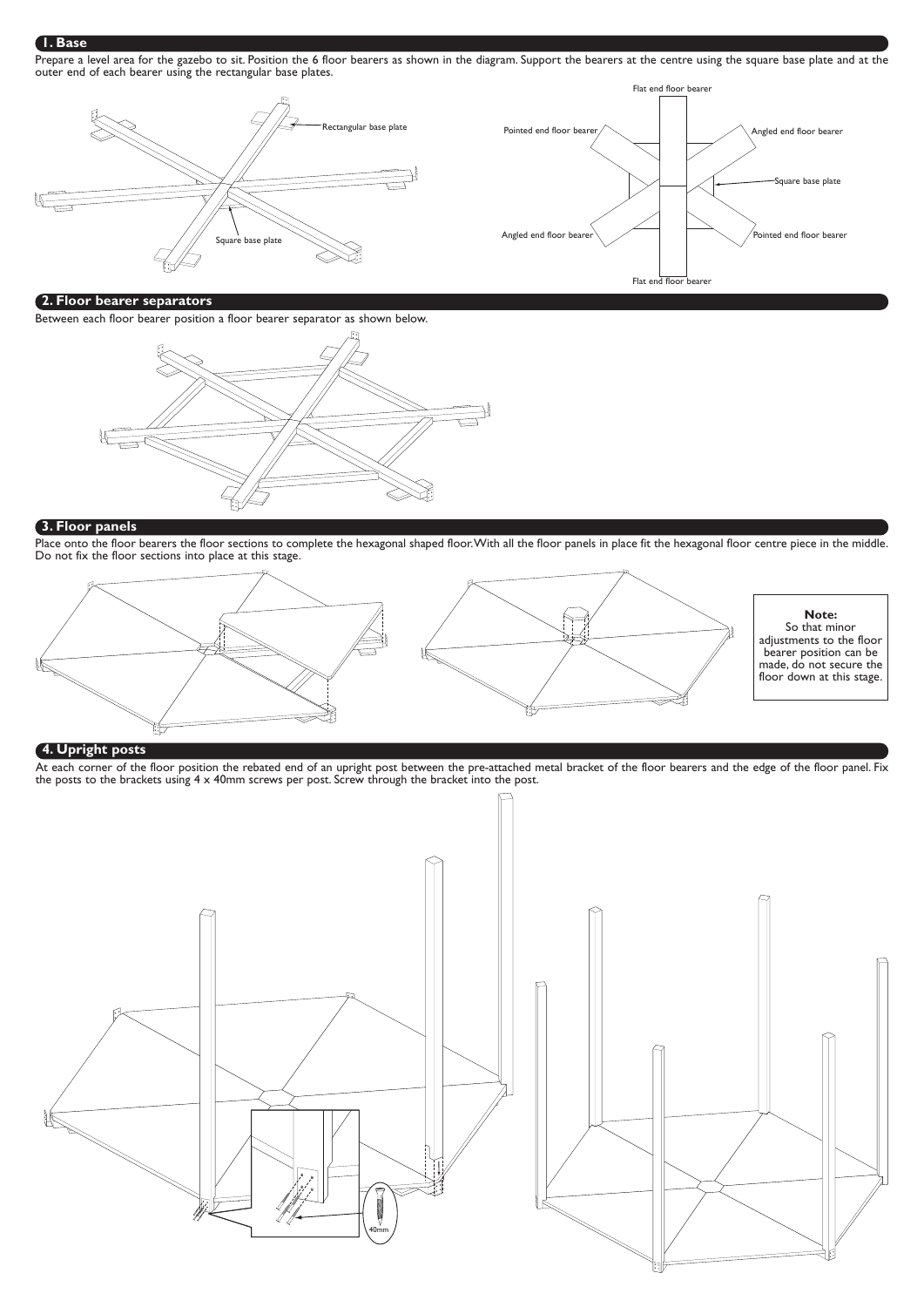#### **5.Top frames**

With all the upright posts secured into position. Drill pilot holes at each end of the top frames as shown in the diagram. Secure the top frames to the ends of the uprights using 2 x 70mm screws. Screw through the drilled holes into the ends of the uprights. Drill 2 holes in each corner support as shown below secure one to the inside of each corner of the top frames, secure through the drilled hoes of the support into the top frames using 2 x 60mm screws per support.



# **6. Roof**

Attached 2 roof rafters to opposite sides of the roof centre block using 1 x 70mm screw per rafter. Lift the 2 rafters and centre block on to the top of the main assembly, ensure that the rafters sit centrally at opposite corners and that the top frames are in the rebate of the rafter. Secure each rafter using 2 metal L-brackets one on each side and 8 x 40mm screws per bracket. With the first 2 rafters in place secure the remaining 4 to the centre block and top frames in the same way.



#### **7. Roof panels**

Fix a roof triangle to the top of each roof panel as shown using 1 x 40mm screw. Lift on the roof panels so that they sit on the rafter ledges, ensure that the points of the panels are pushed right into the corners. Secure each roof panel using 4 x 60mm screws, screw through the panel into the ledges that the roof panels sit on. Fit a left and right roof coverstrip down the side edges of each roof panel, secure each strip in place using 2 x 40mm, screw through the strip into the roof panel.

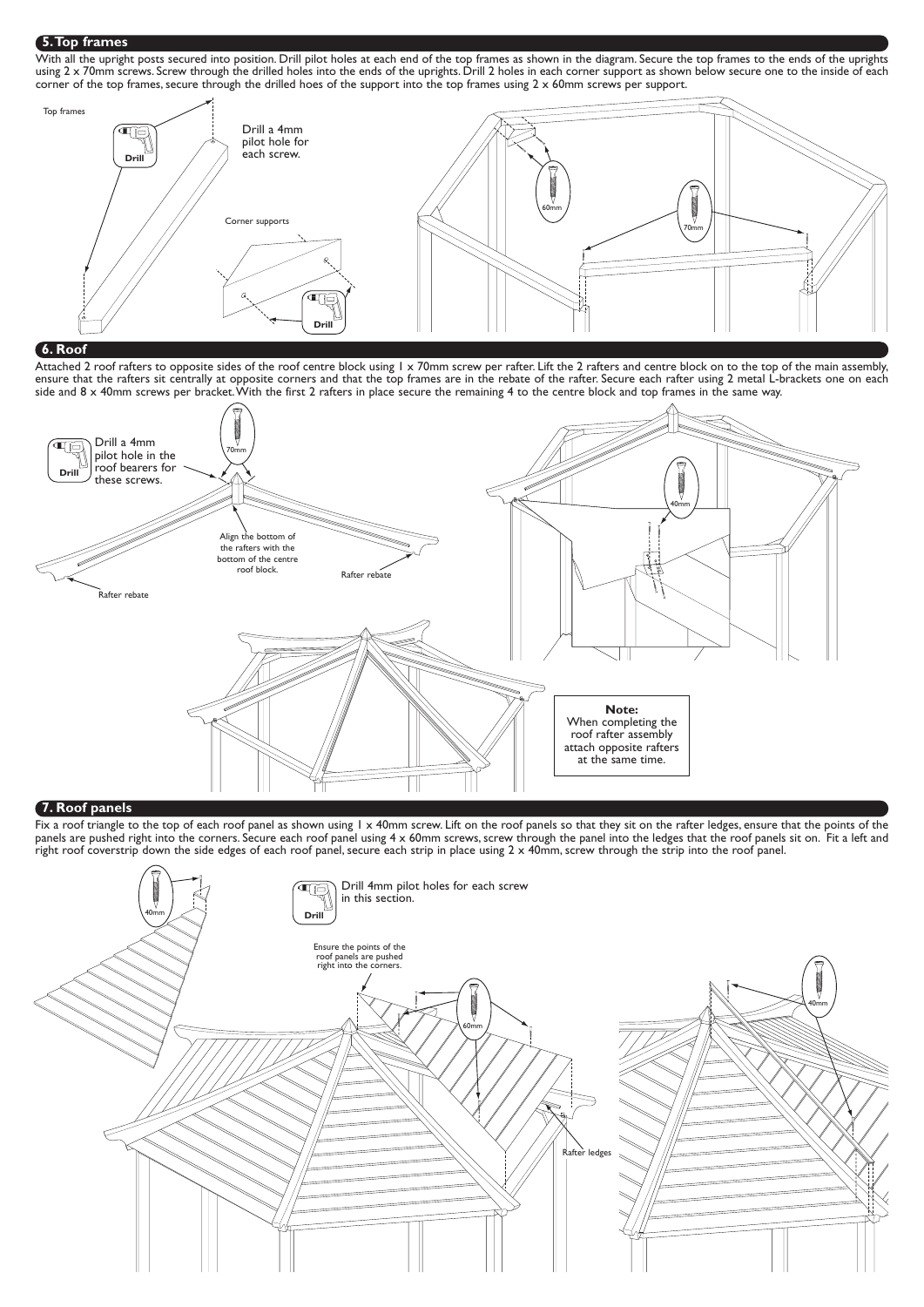#### **8. Securing the floor and inner roof centre piece**

Secure each floor panel down using 6 x 60mm screws as shown, fix the centre piece of the floor using 2 x 60mm screw. Inside the roof of the gazebo secure to the bottom of the roof centre block the hexagonal inner roof centre, ensure it is central to the block and fix in place using 2 x 60mm screws.



# **9. Floor edges and corner finials**

Around the base of the gazebo attach the floor edges between the posts, ensure the top edge is flush with the floor and secure using 3 x 40mm screws per edge, screw through the edge strip into the end of the floor panels. Choose the side which is to be the front or entrance to the gazebo. In the corners between the upright posts and the top frames of the chosen side secure the 2 corner finial using 2 x 40mm screws per finial, screw through the finial into the upright posts.



#### **10. Infill panels**

Before starting this section please see the infill panel variations on the last page.This section explains how to attach the panels in the first combination.

On either side of the gazebo entrance position a Lattice infill panel between the post with the bottom resting on the floor. Secure in place using 4 x60mm screws, screw through the lattice frame into the upright posts. fix a hand rail to each of these panels, ensure the rebate in the hand rail is fitted over the lattice panel attach using 3 x 40mm screws per rail. Screw up through the lattice frame into the hand rail. Opposite the entrance fit between the upright posts the back infill panel. Secure into place using 6x60mm screws, screw through the framing of the panel into the uprights For the remaining 2 gaps either side of the back panel fit a solid half infill panel at the bottom and a lattice piece at the top using 4 x 60mm screws per panel, secure through the framing of the panels into the upright legs.